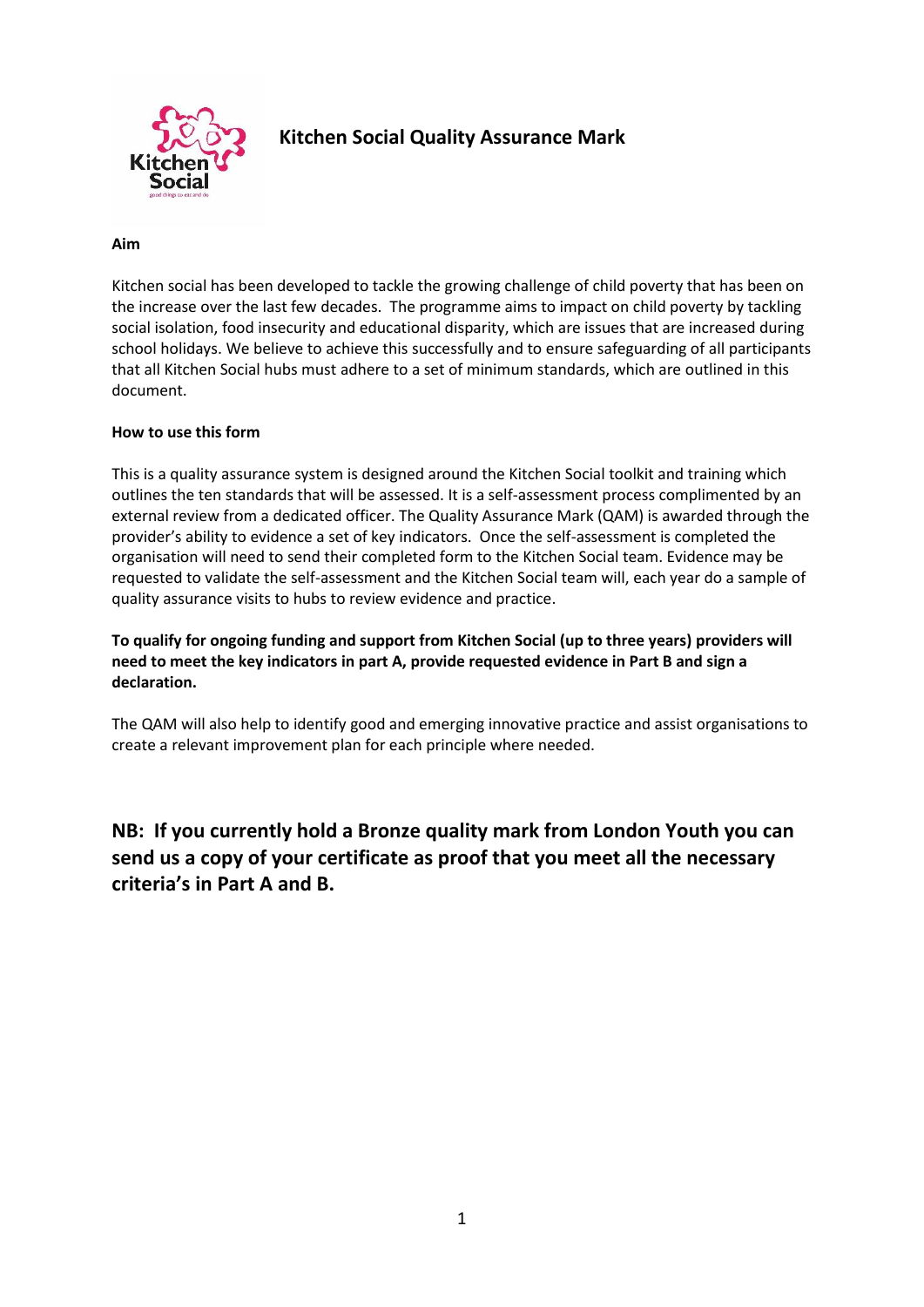

# **Organisation Details**

*Please note the organisation details provided will be the information used to create the grant agreements.*

#### **\*Mandatory**

| *Organisation Name:         |                 |
|-----------------------------|-----------------|
| *Registered Address         |                 |
| *Post code:                 |                 |
| *Borough:                   | Choose an item. |
| *Charity/Company Number (if |                 |
| Applicable):                |                 |
| Website                     |                 |
| *Project Lead Name:         |                 |
| *Lead Email address         |                 |
| *Contact Number:            |                 |

## **Please specify each of the location(s) where your organisation will be delivering Kitchen Social:**

| *Hub Name:                  |                      |                                                             |  |
|-----------------------------|----------------------|-------------------------------------------------------------|--|
| *Address:                   |                      |                                                             |  |
| *Post code:                 |                      |                                                             |  |
| *Borough:                   | Choose an item.      |                                                             |  |
| *Type of delivery model     |                      | $\Box$ Cook to eat $\Box$ Just provision $\Box$ Hub Kitchen |  |
| *Age range of attendees:    |                      |                                                             |  |
| Was food offered previously | $\Box$ Yes $\Box$ No | if so how often?                                            |  |
| Project Lead Name:          |                      |                                                             |  |
| <b>Project Lead Email:</b>  |                      | <b>Contact Number:</b>                                      |  |

| *Hub Name:                  |                                                             |  |                        |  |
|-----------------------------|-------------------------------------------------------------|--|------------------------|--|
| *Address:                   |                                                             |  |                        |  |
| *Post code:                 |                                                             |  |                        |  |
| *Borough:                   | Choose an item.                                             |  |                        |  |
| *Type of delivery model     | $\Box$ Cook to eat $\Box$ Just provision $\Box$ Hub Kitchen |  |                        |  |
| *Age range of attendees:    |                                                             |  |                        |  |
| Was food offered previously | $\Box$ Yes $\Box$ No                                        |  | if so how often?       |  |
| Project Lead Name:          |                                                             |  |                        |  |
| Project Lead Email:         |                                                             |  | <b>Contact Number:</b> |  |

| *Hub Name:                  |                                                             |  |                        |  |
|-----------------------------|-------------------------------------------------------------|--|------------------------|--|
| *Address:                   |                                                             |  |                        |  |
| *Post code:                 |                                                             |  |                        |  |
| *Borough:                   | Choose an item.                                             |  |                        |  |
| *Type of delivery model     | $\Box$ Cook to eat $\Box$ Just provision $\Box$ Hub Kitchen |  |                        |  |
| *Age range of attendees:    |                                                             |  |                        |  |
| Was food offered previously | $\square$ Yes $\square$ No                                  |  | if so how often?       |  |
| Project Lead Name:          |                                                             |  |                        |  |
| Project Lead Email:         |                                                             |  | <b>Contact Number:</b> |  |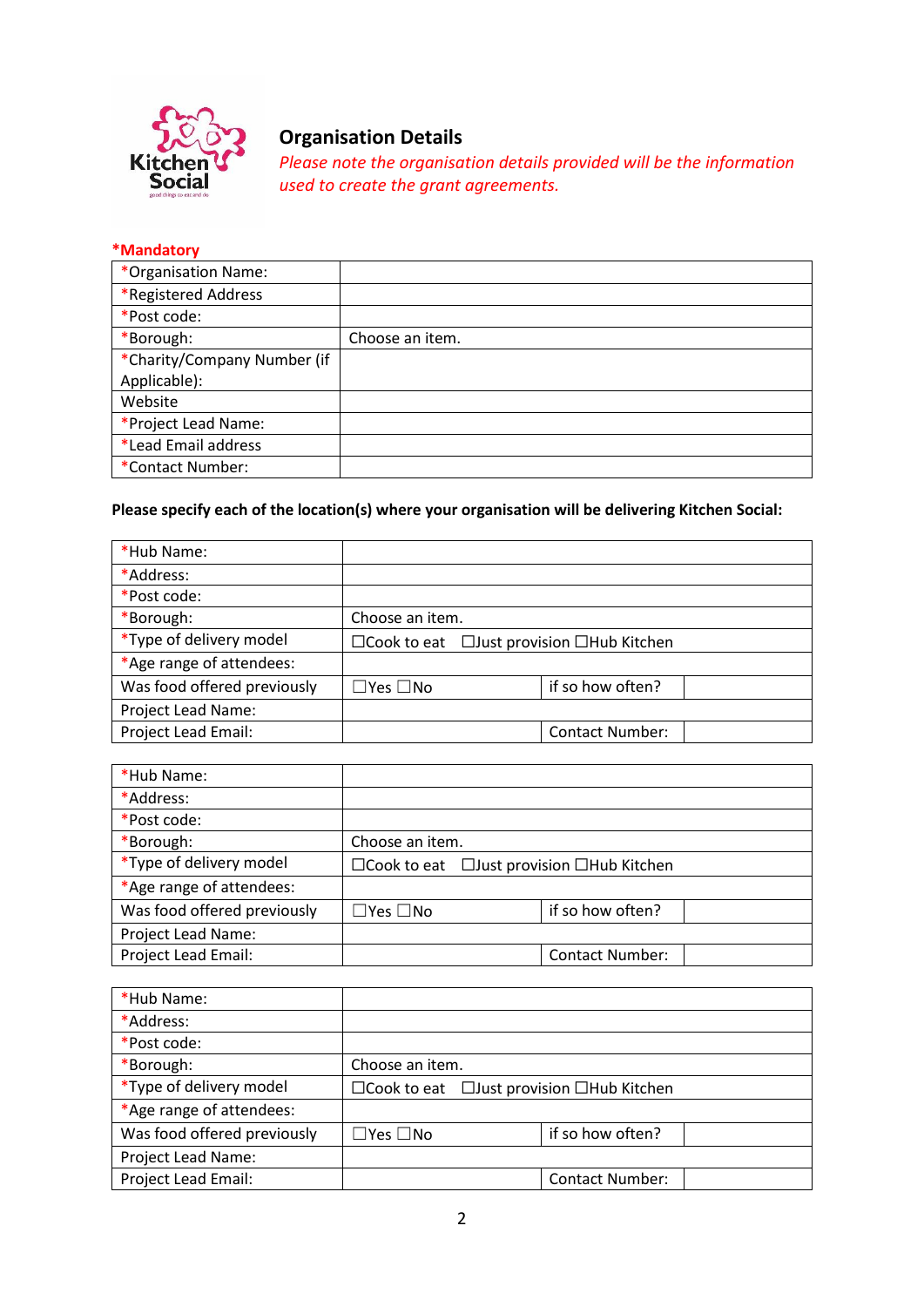

# **Quality Assurance Mark - Part A**

### **Key Indicator statements** (Please tick)

### **Premises**

 $\square$ We are located in an area of high deprivation

 $\square$ We have secured appropriate and safe premises and have an agreement for the use of the premises for the duration of Kitchen Social

 $\Box$  Access to a functional kitchen or hub kitchen

### **Provision**

 $\Box$  We will provide a minimum of one hour of activity that is age appropriate and fun.

 $\Box$ We promote an active healthy lifestyle

 $\Box$ We proactively involve young people

### **Policies**

 $\square$ We have a child safeguarding policy and all members of staff are inducted (policy to be supplied during part b evaluation)

- $\square$  We have a confidentiality policy
- $\square$ We have data protection policy
- $\square$ We have public liability insurance
- $\square$  We have an equality and diversity policy
- $\Box$  We have a health and safety policy
- $\square$ We conduct regular risk assessment
- $\square$ We have emergency procedures in place and have a named qualified first aider
- $\Box$ Staff children ratio meet the legal ratio in accordance to statutory guidance based on
- age and type of organisation age as per Local Authority guidance
- $\Box$ All staff and volunteers know our policies and have access to them

 $\Box$ We regularly update our policies – once every two years

### **Plate**

 $\Box$ We will provide 20 days of food provision per year

 $\square$ We will provide a healthy and balanced meal in line with the [eatwell guide\\*](https://www.gov.uk/government/uploads/system/uploads/attachment_data/file/528193/Eatwell_guide_colour.pdf)

- $\square$ We will provide children the correct [portion size\\*](http://www.firststepsnutrition.org/pdfs/what_is_a_child_sized_portion.pdf) according to age
- $\square$ We have an allergen identification process
- $\square$ We will display an allergen poster for every meal served
- $\Box$  We will provide a family setting for meals